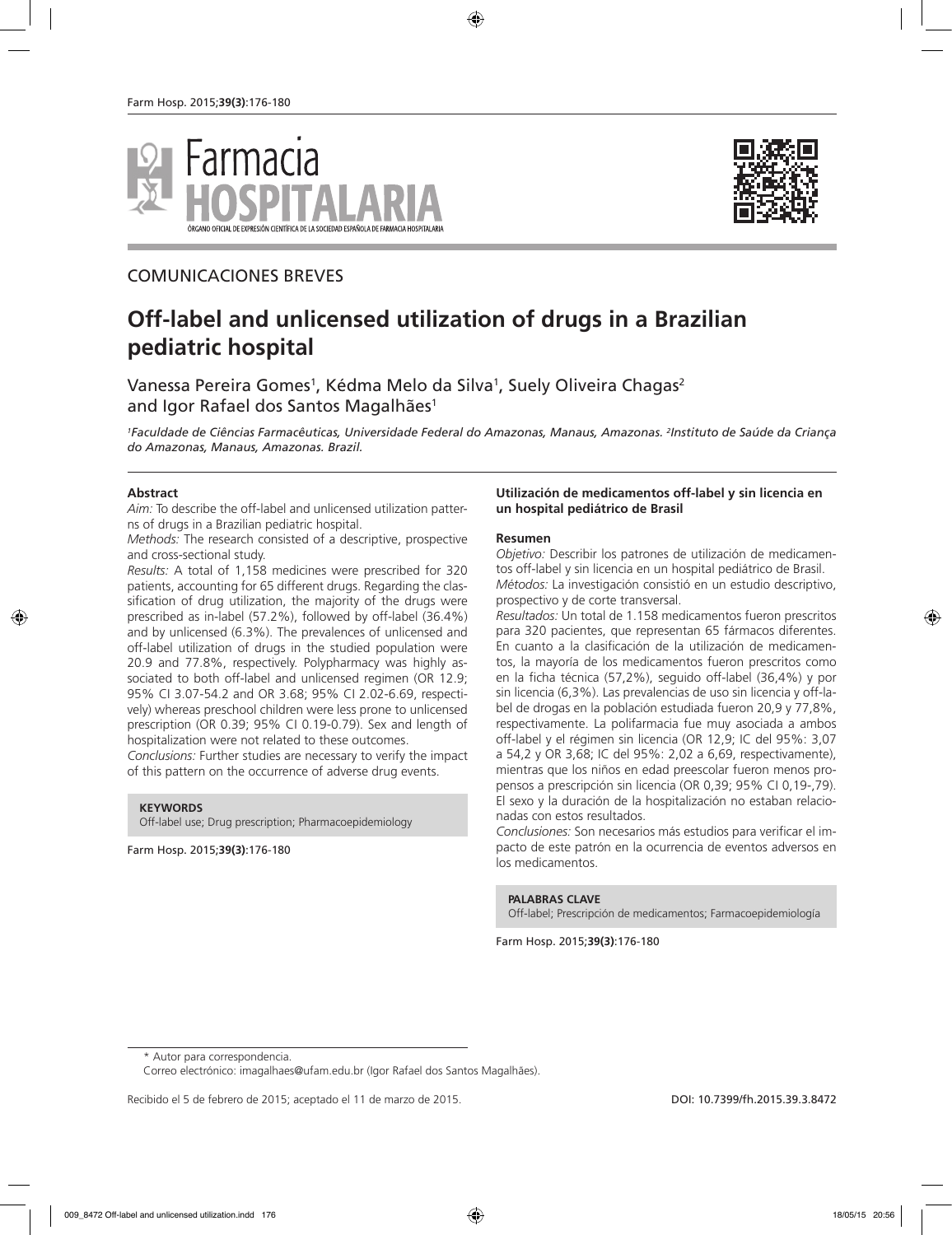### **Introduction**

The utilization of drugs in children and teenagers has raised concerns for a long time. Due to several reasons, including ethical and economical questions reported in the literature, this group has been considered as "orphan therapeutic" owing to the lack of sufficient information to use several agents safely in this population. Although some changes have been seen some years ago, mainly related to the modifications in US and European legislation, this issue remains to catch the attention from the scientific community $^{\rm 1}.$ 

In this context, the terms off-label and unlicensed drug use have been reported to describe the patterns of drug utilization in the clinical practice. Unlicensed drug use may be considered as "the employment of a drug in lack of a product license". Off-label drug use is known as "the use of a marketed drug outside the term of the product license" and it is generally associated to differences in age, dose, route and indication2 . On the other hand, the in-label or licensed drug use is supposed to be the utilization of a drug according to the terms of license granted by the regulatory agency.

Several studies have described the profile of unlicensed and off-label utilization in children, especially in the developed world3-5. However, some Brazilian reports also have been published lately<sup>6-8</sup>. On the other hand, none article investigating this issue regarding pediatric patients from the northern region of Brazil, which present single clinical and epidemiological features, has been found in the literature. Therefore, this article aimed to describe the off-label and unlicensed utilization patterns of drugs in a Brazilian pediatric hospital in order to identify factors associated with this phenomenon, and to compare the obtained results with other studies.

## **Methods**

### **Setting and study design**

The research consisted of a descriptive, prospective and cross-sectional study conducted in a reference pediatric hospital located in Manaus, northern Brazil. This health unit has 127 beds and an occupancy rate of 75-95% depending on the ward. Data collection was carried out between September 2012 – February 2013 and involved examination of prescriptions and medical records received at the hospital pharmacy.

Sample size calculation was done to achieve a number of patients sufficient to represent the studied population. Therefore, the prevalence of unlicensed and off-label utilization of drugs in a pediatric ward observed in another Brazilian report was taken as reference with an estimate error and confidence interval of 5 and 95%, respectively<sup>6</sup>. After calculations, the required number of samples in this study was 319.

Simple random sampling was chosen to select eligible patients and the following criteria were adopted in order to permit the comparison with other reports published in the literature: solely patients with prescribed drugs were eligible; only one prescription was selected for each patient; electrolytes, hemoderivatives, oxygen therapy and parenteral nutrition were not considered<sup>3,9</sup>. In addition, prescriptions from the first hospitalization day and from patients below the age of two years and from the intensive care unit were not included in the study<sup>7,8</sup>.

The demographic data collected included age and sex whereas the clinical data comprised weight, the number of bed days, and the diagnosis or reason for the hospitalization. The following information regarding drug use was gathered: drug name, dosage, frequency, form and route of administration. Prior to the beginning, the study protocol was approved by the Research Ethics Committee from the Universidade Federal do Amazonas (CAAE number 02382912.5.0000.5020).

### **Classification**

Age was stratified in pre-scholars (2 - 7 years), scholars (8 - 10 years), pre-adolescent (11 - 12 years) and adolescent (13 - 18 years) whereas diagnosis or reason for the hospitalization were categorized according to the International Classification of Diseases (ICD-9).

All drugs were categorized according to the Anatomical Therapeutic Chemical (ATC) classification system and differentiated to the second level of the ATC code and classification of drug utilization in unlicensed, off-label or in-label was achieved after consulting the Brazilian National Formulary (BNF), which was considered the reference document and contains the approved pediatric uses issued by the Brazilian regulatory agency.

Summarizing, the following conditions were considered unlicensed utilization: drug imported or not approved by the regulatory agency; drug contraindicated to children or teenagers; drug not evaluated in children regarding safety and efficacy; drug preparation obtained from a modified licensed medicine. On the other hand, off-label usage comprised the prescription of drugs outside the terms of the product license concerning age, dose, frequency, form and route of administration<sup>6</sup>. The classification was carried out independently by two examiners and by a third one for arbitration when discrepancies arose.

Finally, the prevalence was defined as the number of individuals who received at least one off-label or unlicensed prescribed drug in one hundred hospitalized patients<sup>6,7</sup>.

### **Statistical analysis**

Descriptive analysis was carried out to demonstrate continuous variables. Binary logistic regression was applied to verify the probability of receiving at least one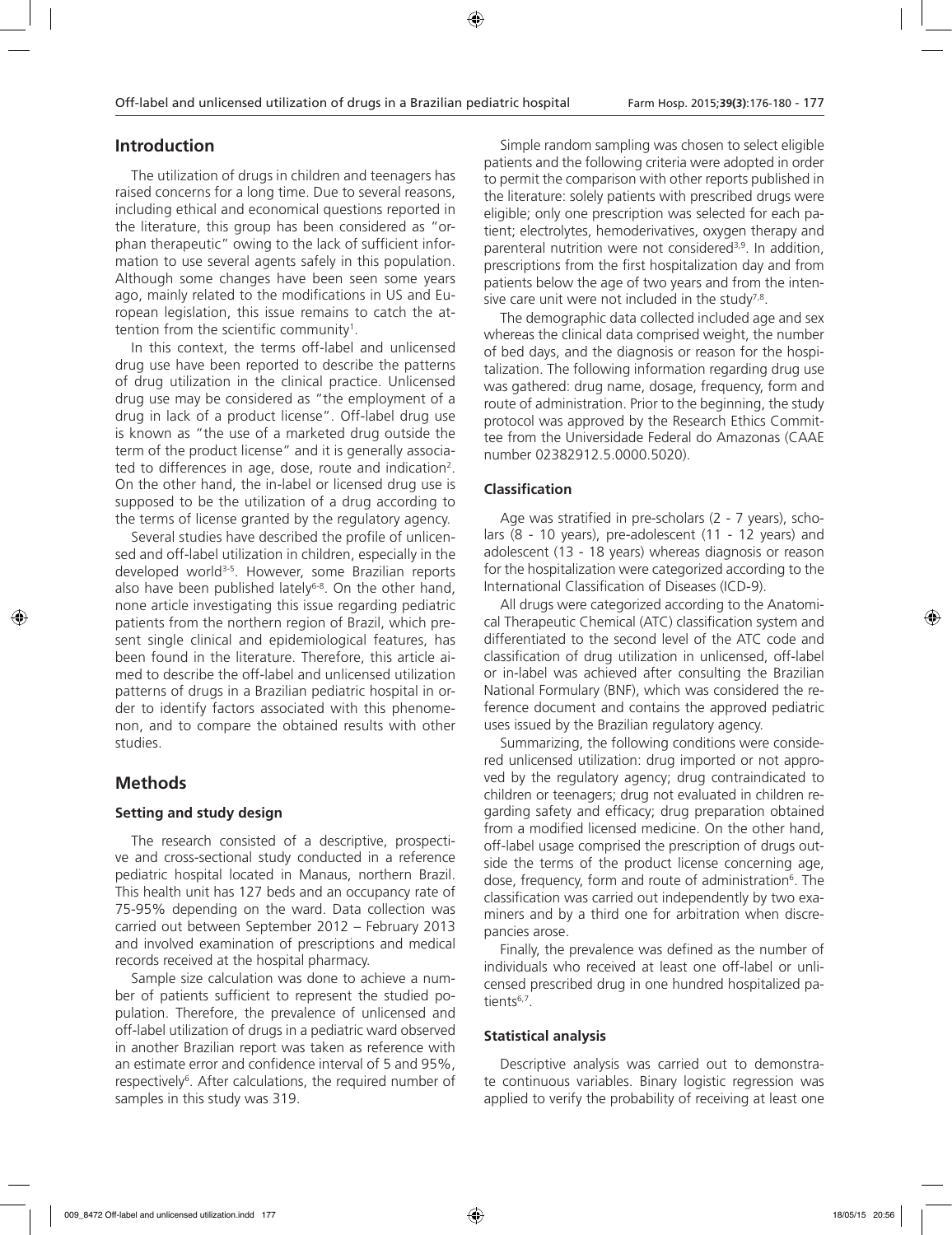unlicensed or off-label drug with possible predictors. All analyses were performed using the statistical software STATA (version 11.2).

### **Results**

A total of 320 patients were included in the study. Of them, 171 were male (53.4%). In relation to the age, the range was 28 months to 14 years with mean and median ages of 5.3 and 5.0 years, respectively. The pre-scholar category had more counts than the others (268/83.7%). The weight varied from 4.4 to 86.3 Kg with mean and median weight of 20.0 and 17.6 Kg, respectively.

The respiratory diseases group was the most common reason for hospitalization (508/43.8%). Among them, pneumonia was the major diagnosis observed in this study. In relation, to the number of bed days, the range was 2-24 days with mean and median of 3.7 and 3.0 days, respectively.

A total of 1,158 medicines were prescribed for 320 patients, accounting for 65 different drugs. These patients utilized mean and median of 3.6 and 3.0 drugs, respectively, with the range varying from 1 to 8 drugs. The most prescribed ATC group was the N02 – analgesics (25.9%), followed by the J01 – systemic antibacterials (24.7%) and by the A03 – drugs for functional gastrointestinal disorders (14.9%).

The non-steroidal anti-inflammatory drug metamizole was the most used and prescribed for 90.0% of the patients studied, followed by metoclopramide (37.5%) and fenoterol (33.7%). Additionally, the intravenous route of administration was the most employed (74.0%).

Regarding the classification of drug utilization, the majority of the drugs were prescribed as in-label (57.2%), followed by off-label usage (36.4%) and by unlicensed employment (6.3%). Fenoterol, ceftriaxone and metamizole were the most commonly prescribed off-label drugs whereas ranitidine, omeprazole and captopril were the most used in unlicensed manner (Table 1).

Dosage and frequency of administration were mainly related to the off-label prescription (41.5 and 37.4, respectively). In relation to unlicensed usage, the conditions "drug contraindicated to children or teenagers" and "drug not evaluated in children regarding safety and efficacy" were more reported (56.2 and 34.2%, respectively) (Table 2).

Polypharmacy was highly associated to both off-label and unlicensed regimen (OR 12.9; 95% CI 3.07-54.2 and OR 3.68; 95% CI 2.02-6.69, respectively) whereas preschool children were less prone to unlicensed prescription (OR 0.39; 95% CI 0.19-0.79). Sex and length of hospitalization were not related to these outcomes (Table 3). The prevalence of unlicensed and off-label utilization of drugs in the studied population was 20.9 and 77.8%, respectively.

# **Discussion**

This observational study attempted to describe the profile the utilization of drugs in unlicensed and off-label way in a pediatric hospital from the northern Brazil. The high utilization of metamizole both in licensed and off-label manner in this unit demands special attention due to the severe adverse events attributed to this drug, which is no longer admitted in USA, UK, Denmark and

| <b>Table 1.</b> Profile of drug utilization ( $n = 1158$ ) |                             |                                                 |  |  |  |  |
|------------------------------------------------------------|-----------------------------|-------------------------------------------------|--|--|--|--|
| Drug classification                                        | Number of prescriptions (%) | Most frequent drugs                             |  |  |  |  |
| Licensed                                                   | 57.2                        | Metamizole > metoclopramide > benzylpenicilline |  |  |  |  |
| Unlicensed                                                 | 6.3                         | Ranitidine > omeprazole > captopril             |  |  |  |  |
| Off-label                                                  | 36.4                        | Fenoterol > ceftriaxone > metamizole            |  |  |  |  |

|  | Table 2. Drug prescriptions in each unlicensed and off-label cathegories |  |  |  |  |  |
|--|--------------------------------------------------------------------------|--|--|--|--|--|
|--|--------------------------------------------------------------------------|--|--|--|--|--|

| Drug classification                                          | Number of prescriptions (%) | Most frequent drugs      |
|--------------------------------------------------------------|-----------------------------|--------------------------|
| Unlicensed $(n = 73)$                                        |                             |                          |
| Drug contraindicated to children or teenagers                | 56.2                        | Ranitidine               |
| Drug not evaluated in children regarding safety and efficacy | 34.2                        | Omeprazole               |
| <b>Others</b>                                                | 9.6                         | $\overline{\phantom{0}}$ |
| Off-label $(n = 421)$                                        |                             |                          |
| Dosage                                                       | 41.5                        | Methamizole              |
| Frequency                                                    | 37.4                        | Ceftriaxone              |
| <b>Others</b>                                                | 21.1                        | $\overline{\phantom{0}}$ |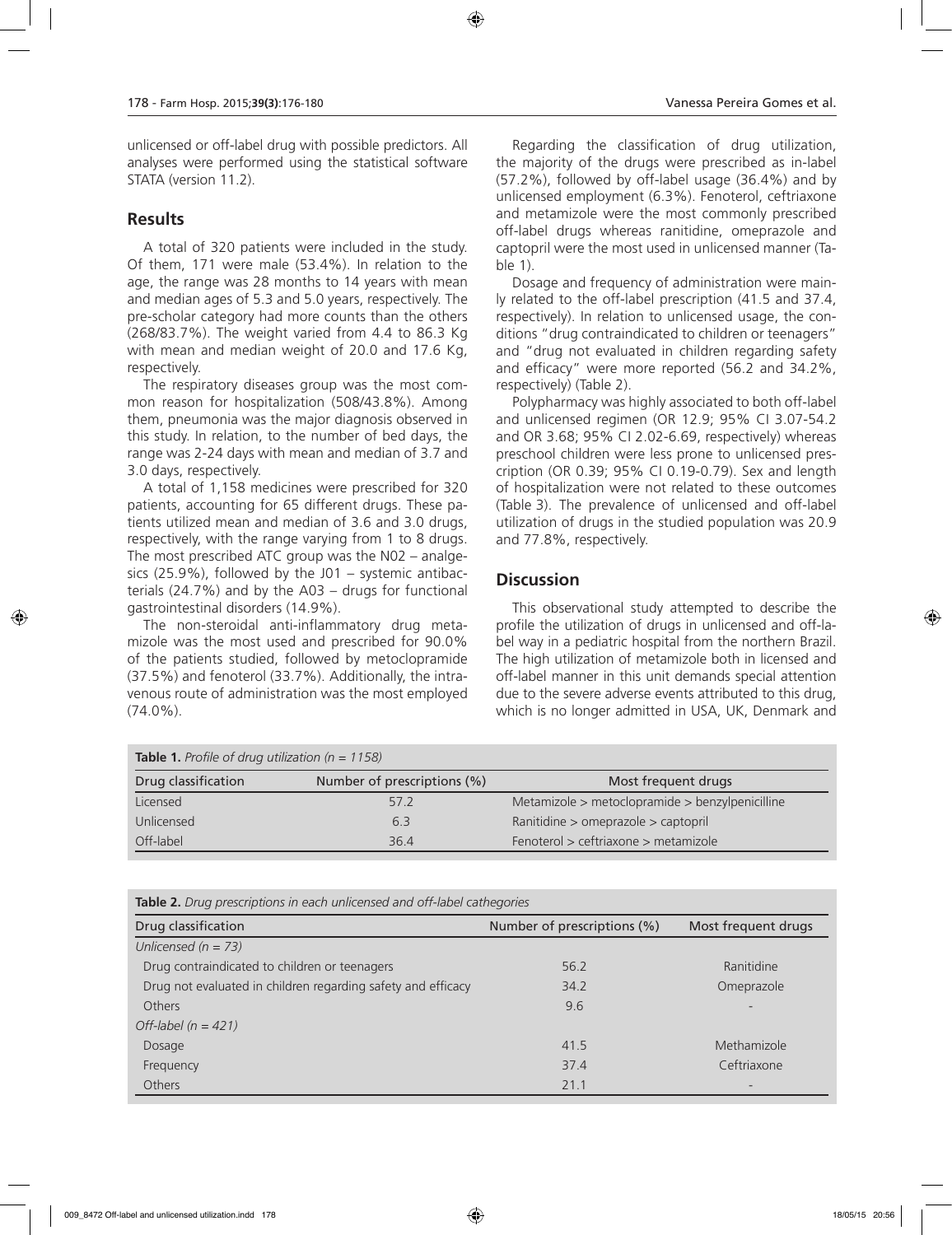| Table 3. Predictors for receiving at least one unlicensed and off-label |                     |         |  |  |  |
|-------------------------------------------------------------------------|---------------------|---------|--|--|--|
| Predictors for receiving an unlicensed drug                             | OR (95% CI)         | p value |  |  |  |
| Sex                                                                     |                     |         |  |  |  |
| Male (reference)                                                        |                     |         |  |  |  |
| Female                                                                  | $0.80(0.45-1.43)$   | 0.46    |  |  |  |
| Age                                                                     |                     |         |  |  |  |
| $2 - 7$ years                                                           | $0.39(0.19-0.79)$   | $0.00*$ |  |  |  |
| $8 \geq 18$ years (reference)                                           |                     |         |  |  |  |
| Days of hospitalization                                                 |                     |         |  |  |  |
| $1 - 6$ days (reference)                                                |                     |         |  |  |  |
| $\geq$ 7 days                                                           | $1.43(0.56 - 3.60)$ | 0.44    |  |  |  |
| Occurrence of polypharmacy                                              |                     |         |  |  |  |
| Yes                                                                     | 3.68 (2.02-6.69)    | $0.00*$ |  |  |  |
| No (reference)                                                          |                     |         |  |  |  |
| Predictors for receiving an off-label drug                              |                     |         |  |  |  |
| Sex                                                                     |                     |         |  |  |  |
| Male (reference)                                                        |                     |         |  |  |  |
| Female                                                                  | $0.95(0.54-1.67)$   | 0.87    |  |  |  |
| Age                                                                     |                     |         |  |  |  |
| $2 - 7$ years                                                           | 1.46 (0.70-3.00)    | 0.30    |  |  |  |
| $8 \geq 18$ years                                                       |                     |         |  |  |  |
| Days of hospitalization                                                 |                     |         |  |  |  |
| $1 - 6$ days (reference)                                                |                     |         |  |  |  |
| $\geq$ 7 days                                                           | $1.48(0.47 - 4.64)$ | 0.49    |  |  |  |
| Occurrence of polypharmacy                                              |                     |         |  |  |  |
| Yes                                                                     | 12.9 (3.07-54.2)    | $0.00*$ |  |  |  |
| No (reference)                                                          |                     |         |  |  |  |

Statistically significant result (*p <* 0.05). OR: odds ratio; CI: confidence

Sweden, but is approved and used in many European countries, such as Germany and Spain<sup>10</sup>. This observation was already performed in another Brazilian study some years ago although lower rates were seen<sup>6</sup>.

The rates of unlicensed and off-label prescriptions observed in this study were high and are in good agreement with those reported in other recent papers<sup>11,12</sup>. Furthermore, the reasons for off-label and unlicensed utilization were similar to the observed in other studies, in which dosage and frequency of administration are more associated to the off-label prescription whereas drug contraindication and lack of appropriate knowledge for use in children are more implicated to the unlicensed<sup>5,6,13</sup>.

Logistic regression analysis was conducted to identify possible predictors related to the occurrence of unlicensed and off-label prescription. The analyses indicated that the prevalence of unlicensed and off-label use were associated with a polytherapy regimen (utilization of five or more drugs), corroborating other studies<sup>12</sup>. Interestingly, children from the preschool category were less likely to receive unlicensed drugs. However, the increase

of use of at least unlicensed drug with age was already observed in another Brazilian report<sup>6</sup>.

The conclusions of this study are limited owing to some reasons. First, there are some discrepancies regarding the definitions of unlicensed and off-label drugs between different studies, which may impair comparisons<sup>14</sup>. Second, the association of the prescription of unlicensed and off-label drugs and the occurrence of adverse drug reactions (ADRs) was not verified due to practical difficulties in the field. This result would be an important contribution to the current discussion debating whether this phenomenon is a significant risk factor to the emergence of ADRs<sup>15</sup>.

### **Acknowledgements**

Vanessa Pereira Gomes and Kédma Melo da Silva were recipient of Fundação de Amparo à Pesquisa do Estado do Amazonas (FAPEAM) and Conselho Nacional de Desenvolvimento Científico e Tecnológico (CNPq) scholarships, respectively.